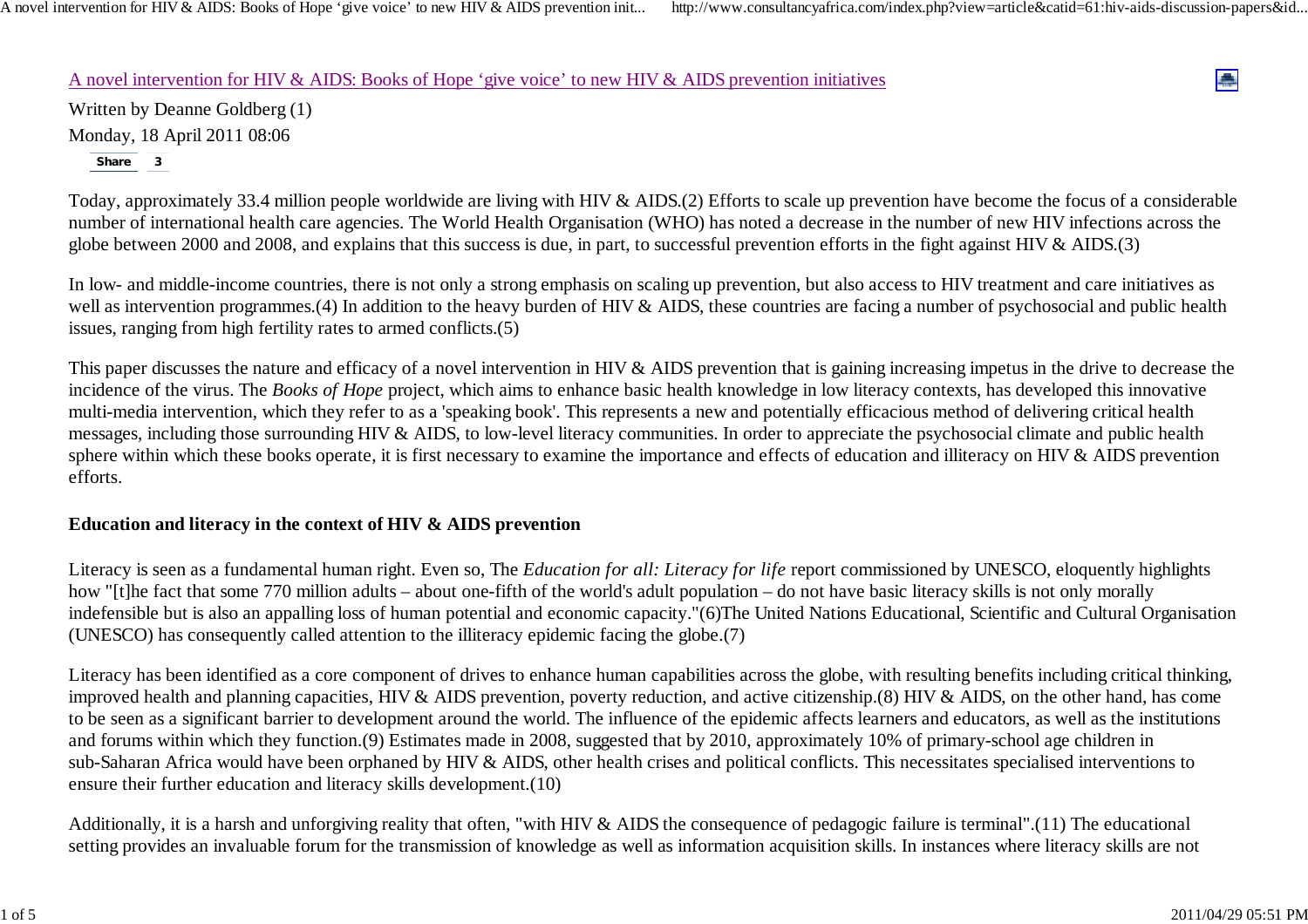available, a vital opportunity is denied to acquire knowledge in both immediate and future contexts. The combination of these factors, in conjunction with the socio-political climate, has produced the overwhelming number of youths who grow to become the adults who today lack basic literacy skills. The urgency of appropriate knowledge dissemination must, in light of this, become apparent.

# **Books of Hope**

In light of the impact of low-level literacy as a barrier to knowledge health issues, including HIV, it becomes critical to account for this in health interventions if the interventions are to be effective in reaching their target markets. As a significant portion of mass media campaigns and health technology information systems are reliant on reading skills as a critical form of communication, high illiteracy rates represent a significant barrier to improved health among HIV risk populations. This issue permeates a number of interventions in low- and middle-income contexts. For example, managing director of the Books of Hopeprogramme and founder and director of the South African Depression and Anxiety Group (SADAG)'s Zane Wilson, has noted that despite the best-practice interventions being implemented by the organisation in South Africa, "It doesn't matter how good [of a publication] I did in Zulu or Sotho or Xhosa, if people can't read and write, they can't read the best brochure in the world".(12) This highlights the acute need for accessible, *functional* education and health literacy tools.

Essentially, the concept of a speaking book is a simple one - a book that 'speaks'. In a 16 page, brightly-coloured and simply-worded format, each book deals with a particular health issue.(13) Topics range over a number of public and personal health concerns, including malaria, HIV & AIDS, hypertension, and tuberculosis, as well as more socially-focussed aspects like the application process for a social grant.(14) These books differ from other awareness texts in that for each page, a corresponding button - annotated on the page with a corresponding image - will play a soundtrack of the text. This means that no matter the reader's level of literacy, the information contained within the book can be read, heard, or both. The books are available in a number of languages, including English, Zulu, Spanish, Mandarin and Hindi.(15) In addition to the text and audio, these messages are accompanied by simple and culturally relevant illustrations.(16)

Evidence is beginning to emerge which suggests that speaking books are an efficacious intervention in low-level literacy populations. For example, a speaking book which deals with the nature of participation in a clinical trial, as well as the ethics and basic rights associated therewith was evaluated in a recent Ugandan study.(17) The results of this study showed a statistically significant increase in the level of knowledge of participants who made use of the speaking book. Further, the results lend considerable support to the assertion that within low-level literacy contexts, such novel techniques for information dissemination have the potential to be critically effective in enhancing levels of knowledge.

### **Speaking books and HIV & AIDS**

HIV & AIDS has been recognised by the Books of Hope programme as an important focus area. To date, six speaking books have been dedicated to the topic, the titles and topics of which are listed in Table 1 below.

## *Table 1: Speaking book titles and topics*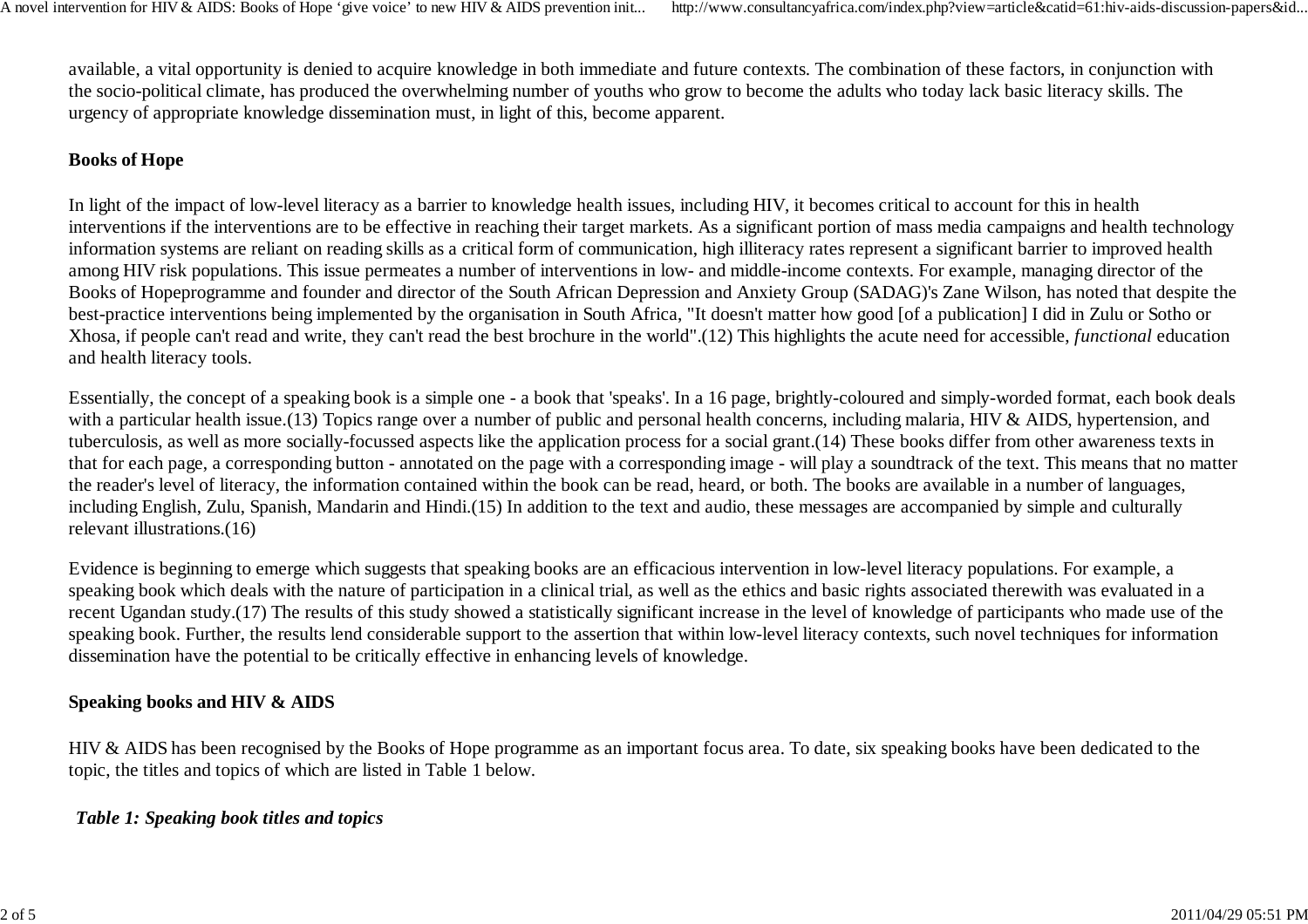A novel intervention for HIV & AIDS: Books of Hope 'give voice' to new HIV & AIDS prevention init... http://www.consultancyafrica.com/index.php?view=article&catid=61:hiv-aids-discussion-papers&id...

| <b>Book title</b>                                            | <b>Topic</b>                                         |
|--------------------------------------------------------------|------------------------------------------------------|
| Living with HIV and AIDS Doesn't Mean Living with Depression | Coping with Depression                               |
| My Body, My Choice                                           | Teen Sexual and AIDS Awareness                       |
| Caring For You, The Caregiver                                | Psycho Social Help for Home Based Care Workers       |
| Safe Disclosure to Children with HIV and AIDS                | Parents Guide for Children with HIV & AIDS           |
| What You need to know about HIV and AIDS                     | Essential information about HIV & AIDS               |
| Coping in a World with HIV and AIDS                          | Important coping skills in dealing with HIV $&$ AIDS |
| Knowledge and Hope About Your Health                         | HIV and the use of ARV's                             |

The programme is strongly supported and partnered by SADAG, one of the leading mental health advocacy groups in South Africa.(18) The organisation seeks to redress service delivery, education and social development concerns, with a particular focus on HIV & AIDS and mental illness in under-resourced communities.(19) SADAG representatives have been instrumental in initiating the development of this technology and have contributed expertise regarding mental health needs of low-income communities to enhance the applicability and relevance of the content of these books.(20)

UNESCO has identified the Books of Hope and SADAG speaking books as a useful training and learning support tool, and when highlighting useful resources in HIV & AIDS education, noted how these books are being made freely available to rural communities, funded by the South African Department of Health, the World Bank, and a number of corporations, foundations and NGOs.(21)

### **Speaking books users speak**

Interestingly, having cited the partnering of mental health advocacy groups with health and educationally focussed organisations, it is of use to note that the link between HIV & AIDS and mental health is a commonly neglected one. This is despite the fact that research has, in fact, demonstrated an association between HIV & AIDS and the prevalence of mental disorders.(22) In light of this, one of the most promising speaking books currently in circulation is called '*Living with HIV and AIDS Doesn't Mean Living with Depression'* (see Table 1 above). This book is focussed on increasing knowledge surrounding mental health and HIV & AIDS.

SADAG and Books of Hope have begun distributing these books amongst home-based care workers (HBCWs) working in urban communities in South Africa. The responses from some of these carers lend considerable support to the efficacy of these books as intervention. For example, when asked what their patients/clients who had been diagnosed with HIV liked best about the book they noted how the books' format was particularly engaging and how patients wanted to "listen again to other different messages which can help to understand that having depression and HIV & AIDS does not mean to die isolated from the community."(23) They further emphasised that people were now more easily able to identify their symptoms, and seek appropriate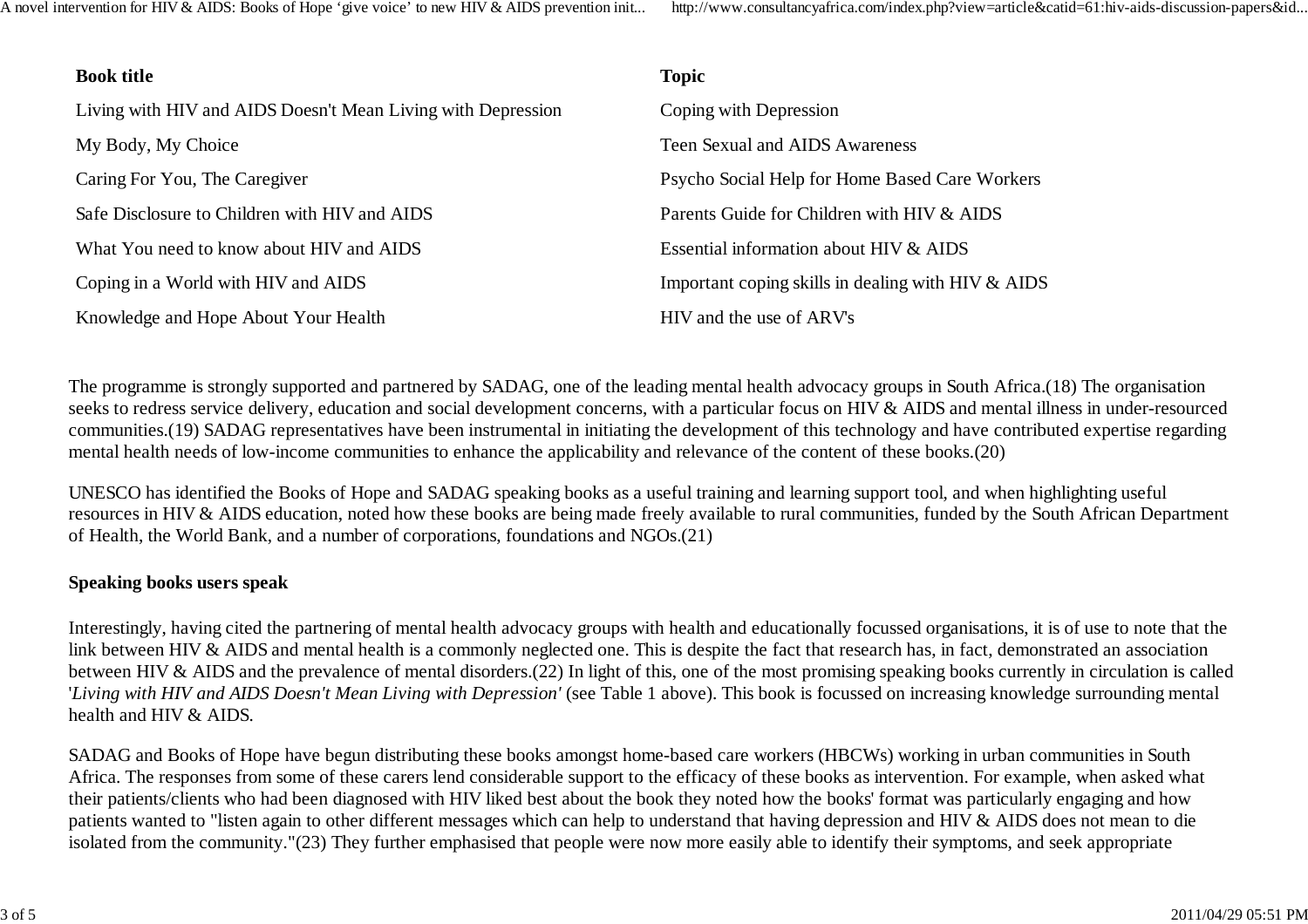treatment. The accessibility of culturally relevant language and expression enhanced the ease with which patients were able to comprehend the content of the book.(24)

When asked to reflect on new information acquired through the use of speaking books, the participants noted important points such as "symptoms of headaches, stomach aches and more pain than usual may be not only be due to AIDS diagnosis, you may also have depression" and "that depression is a real illness, I thought it is just a feeling and it comes and goes without any treatment".(25) An improved knowledge of symptom aetiology in the context of mental health and HIV & AIDS is reciprocally beneficial in both contexts and may have significant implications.

Of note is the fact that under normal intervention circumstances, a significant aspect of the process of information dissemination and health education occurs through the active involvement of knowledgeable 'trainers', who are not permanently accessible to the communities in which they are involved. Speaking books, however, have the advantage of remaining behind after the intervention or dissemination occurs. For example, in the study cited above, it was estimated that while each book was directly accessed by 59 individuals each, the speaking books reached approximately 11 000 people in the community.(26) This statistic effectively highlights the considerable diffusion of knowledge throughout the community as a result of its members' interaction with the speaking books.

### **Concluding remarks**

The discussion presented here has sought to shed light on a new form of intervention that endeavours to increase levels of knowledge amongst those at risk for HIV and AIDS. The joint product of the Books of Hope programme and the South African Depression and Anxiety Group, speaking books, represent an exciting new avenue for developing effective tools for health promotion.

It is clear that while this is a relatively novel form of intervention, speaking books have the potential to become effective tools in critical health information dissemination in lower- and middle-income community contexts. Particularly within the context of the public health crisis posed by the HIV & AIDS epidemic, such simple and effective tools for improving health knowledge and psychosocial coping skills in HIV risk populations are becoming invaluable.

### **NOTES:**

(1) Contact Deanne Goldberg through Consultancy Africa Intelligence's HIV & AIDS Unit ( hiv.aids@consultancyafrica.com ).

(2) WHO, 2010. *Towards universal access: Scaling up priority HIV & AIDS interventions in the health sector.* Geneva: WHO Press.

(3) WHO, 2010. *Global health statistics 2010.* Geneva: WHO Press.

- (4) WHO, 2010. *Towards universal access: Scaling up priority HIV & AIDS interventions in the health sector.* Geneva: WHO Press.
- (5) UNESCO, 2005. *EFA Global monitoring report Education for all: Literacy for life.* Paris: UNESCO. http://unesdoc.unesco.org.

(6) UNESCO, 2005. *EFA Global monitoring report - Education for all: Literacy for life.* Paris: UNESCO. http://unesdoc.unesco.org.

(7) 'Literacy', UNESCO, 2011, http://www.unesco.org.

(8) *Ibid.*

(9) UNESCO, 2008. *Booklet 5: Effective Learning. Good policy and practice in HIV & AIDS and education* (booklet series). Paris: UNESCO. (10) UNESCO, 2005. *EFA Global monitoring report - Education for all: Literacy for life.* Paris: UNESCO. http://unesdoc.unesco.org.